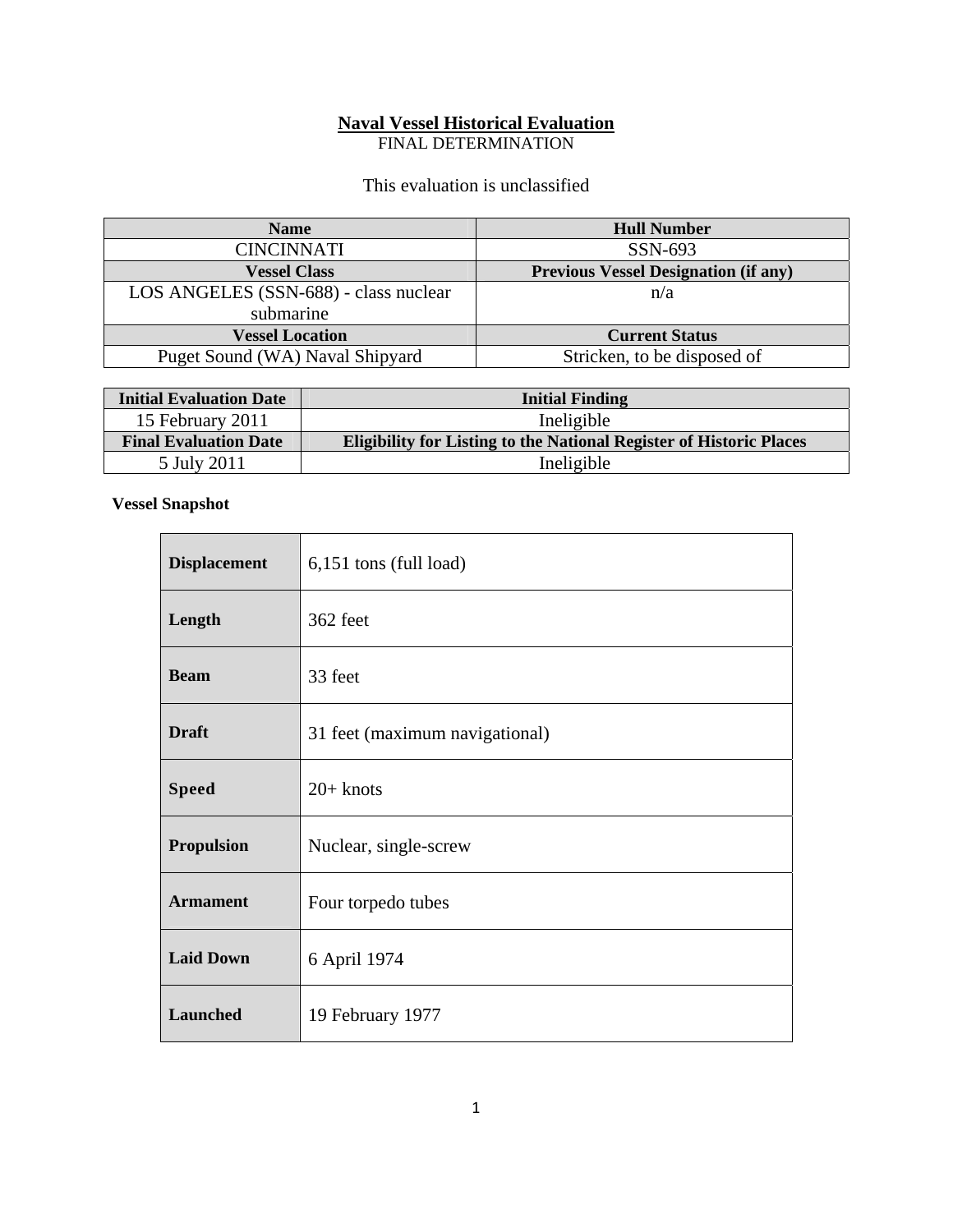| <b>Built By</b>       | Newport News (VA) Shipbuilding and Dry Dock Corp.                                                                         |
|-----------------------|---------------------------------------------------------------------------------------------------------------------------|
| <b>Sponsor</b>        | Mrs. William J. Keating, wife of the publisher of the<br>Cincinnati Herald newspaper                                      |
| <b>Delivered</b>      | 26 May 1978                                                                                                               |
| <b>Commissioned</b>   | 10 June 1978                                                                                                              |
| <b>Decommissioned</b> | 29 July 1995                                                                                                              |
| <b>Inactivated</b>    | [The ship's final command history refers to an "inactivation"]<br>availability" extending from 7 January to 31 July 1995] |
| <b>Stricken</b>       | 29 July 1995                                                                                                              |

### **Vessel History**

| <b>Deployments</b><br><b>Summary</b> | Five Mediterranean deployments and one to the Indian Ocean                                                       |
|--------------------------------------|------------------------------------------------------------------------------------------------------------------|
| <b>Awards</b>                        | 1 Navy Expeditionary Service Medal, 1 Meritorious Unit Commendation, 3<br><b>Armed Forces Service Medals</b>     |
| <b>Noteworthy</b><br><b>Events</b>   | Embarked former President Richard M. Nixon for familiarization (October 1980);<br>Circumnavigated the globe 1981 |
| DANFS* Entry                         | In early stages of preparation.                                                                                  |

\**Dictionary of American Naval Fighting Ships*

# **Criteria Evaluation**<sup>1</sup>

<sup>1</sup> Evaluation conducted using triggers established for naval vessels in *Program Comment for the Department of Navy for the Disposition of Historic Vessels*, issued by the Advisory Council for Historic Preservation on 15 March 2010.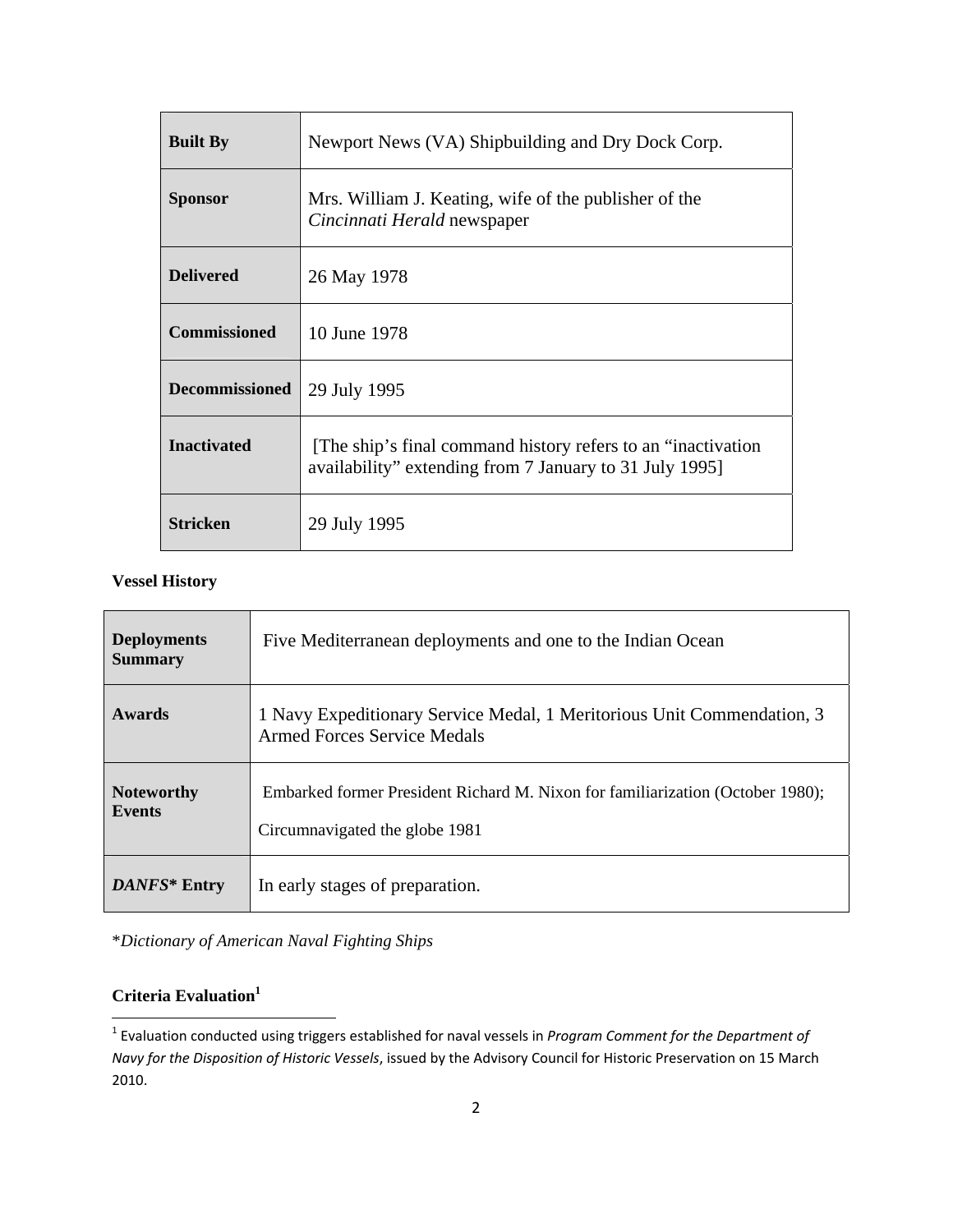| i.<br>Was the vessel awarded an individual      | N <sub>o</sub> |
|-------------------------------------------------|----------------|
| <b>Presidential Unit Citation? (A</b>           |                |
| <b>Presidential Unit Citation is awarded to</b> |                |
| military units that have performed an           |                |
| extremely meritorious or heroic act,            |                |
| usually in the face of an armed enemy.)         |                |
| Did an individual act of heroism take<br>ii.    | N <sub>o</sub> |
| place aboard the vessel such that an            |                |
| individual was subsequently awarded             |                |
| the Medal of Honor or the Navy Cross?           |                |
| (The Medal of Honor is awarded for              |                |
| valor in action against an enemy force.         |                |
| The Navy Cross is awarded for                   |                |
| extraordinary heroism in action not             |                |
| justifying an award of the Medal of             |                |
| Honor.)                                         |                |
| iii. Was a President of the United States was   | No             |
| assigned to the vessel during his or her        |                |
| naval service?                                  |                |
| iv. Was the vessel was the first to             | N <sub>o</sub> |
| incorporate engineering, weapons                |                |
| systems, or other upgrades that                 |                |
| represent a revolutionary change in             |                |
| naval design or warfighting capabilities?       |                |
| v. Did some other historic or socially          | No             |
| significant event occur on board the            |                |
| vessel?                                         |                |
| Assessment of integrity of (as appropriate)     |                |
| design, materials, workmanship, feeling and/or  |                |
| association                                     |                |
| <b>Historical Evaluation Conclusion</b>         | Ineligible     |

| <b>Sources</b> | CINCINNATI (SSN-693) Command Histories, 1979-1988 [1989-1990 Classified],<br>1992 history not submitted; 1993 [1994 Classified], and 1995, Ship History Files,<br>History and Archives Division, Naval History and Heritage Command. |
|----------------|--------------------------------------------------------------------------------------------------------------------------------------------------------------------------------------------------------------------------------------|
|                |                                                                                                                                                                                                                                      |
|                |                                                                                                                                                                                                                                      |
|                |                                                                                                                                                                                                                                      |

#### **Historic Preservation Stakeholder Comment**

**Historic preservation stakeholder comments received are considered when preparing final determinations. The initial determination for this vessel was made available for comment by historic preservation stakeholders for 60 days. During that time, the Navy received 0 written comments.**